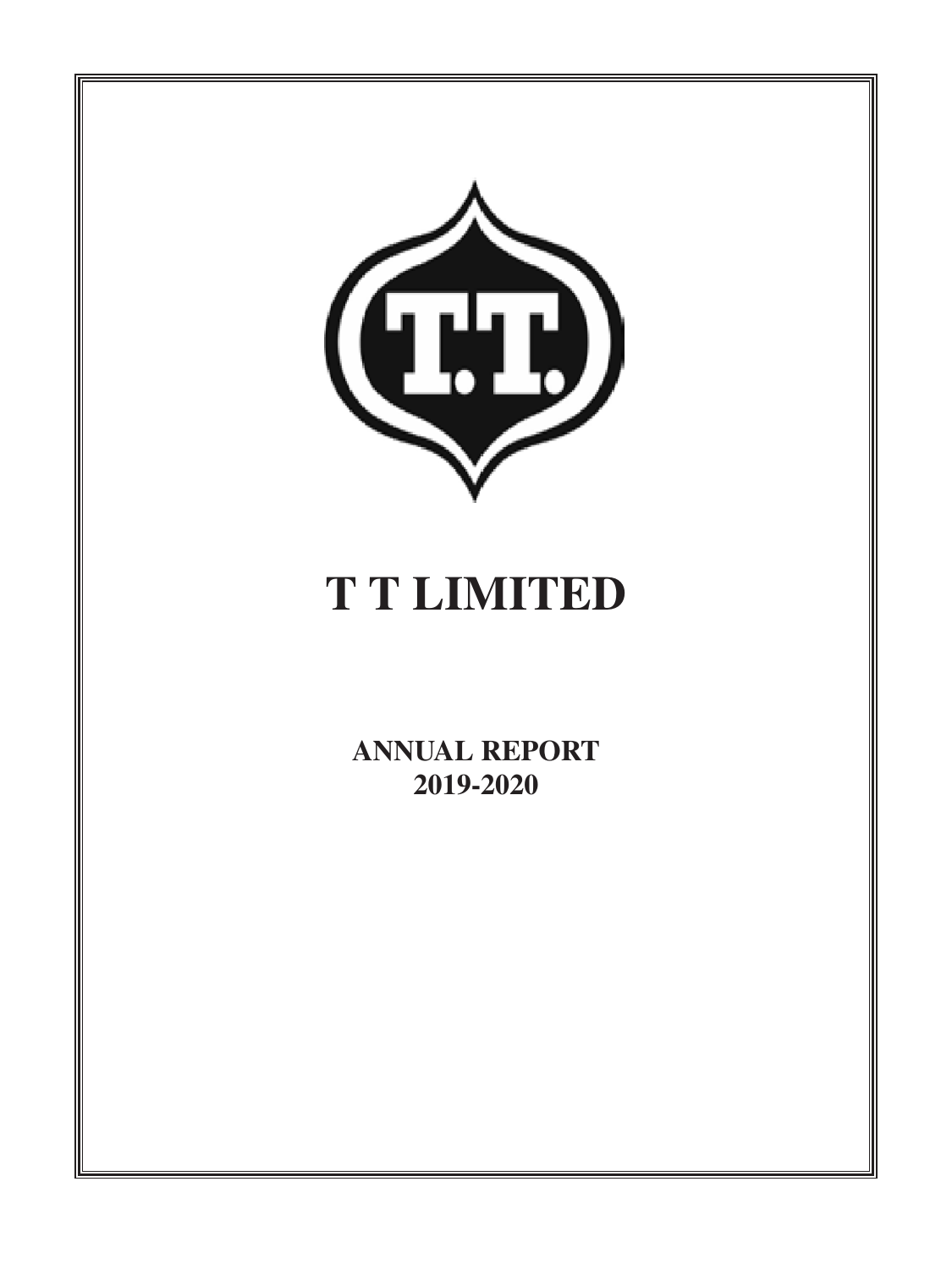### **41st Annual Report 2019-20**



# **Company Information T. T. Limited CIN NO.L18101DL1978PLC009241**

| <b>BOARD OF DIRECTORS</b>                             | Dr. Rikhab C. Jain (Chairman)                                                                                                                                                                      |  |  |
|-------------------------------------------------------|----------------------------------------------------------------------------------------------------------------------------------------------------------------------------------------------------|--|--|
|                                                       | Shri Sanjay Kumar Jain (Managing Director)                                                                                                                                                         |  |  |
|                                                       | Smt. Jyoti Jain (Non-executive Director)                                                                                                                                                           |  |  |
|                                                       | Padam Shri Shri V. R. Mehta (Independent Director)                                                                                                                                                 |  |  |
|                                                       | Dr. (Prof.) V. K. Kothari (Independent Director)                                                                                                                                                   |  |  |
|                                                       | Shri M. C. Mehta (Independent Director)                                                                                                                                                            |  |  |
|                                                       | Shri Ankit Gulgulia (Independent Director)                                                                                                                                                         |  |  |
|                                                       | Shri Sunil Mahnot (Director Finance & CFO)                                                                                                                                                         |  |  |
| <b>COMPANY SECRETARY</b>                              | Mr. Sanjay Kumar Sharma                                                                                                                                                                            |  |  |
| <b>STATUTORY AUDITORS</b>                             | M/s. R. S. Modi & Co.                                                                                                                                                                              |  |  |
| <b>INTERNAL AUDITORS</b>                              | M/s. Sarat Jain & Associates                                                                                                                                                                       |  |  |
| <b>BANKERS</b>                                        | A. Consortium:                                                                                                                                                                                     |  |  |
|                                                       | Oriental Bank of Commerce (merged with Punjab National Bank)<br>Punjab National Bank                                                                                                               |  |  |
|                                                       | B. Others:                                                                                                                                                                                         |  |  |
|                                                       | State Bank Of India, Indian Bank                                                                                                                                                                   |  |  |
|                                                       |                                                                                                                                                                                                    |  |  |
| <b>LEGAL ADVISOR</b>                                  | Mrs. Shilpi Jain Sharma, Advocate                                                                                                                                                                  |  |  |
| <b>REGISTRAR &amp; SHARE</b><br><b>TRANSFER AGENT</b> | M/S BEETAL FINANCIAL & COMPUTER SERVICES PVT. LTD.<br>99, Madangir, Behind Local Shopping Centre, New Delhi - 110062.<br>Ph.: 011-29961281, Fax: 011-29961284<br>E-mail beetal@beetalfinancial.com |  |  |
| <b>REGISTERED OFFICE</b>                              | <b>T. T. GARMENT PARK</b>                                                                                                                                                                          |  |  |
|                                                       | 879, Master Prithvi Nath Marg,                                                                                                                                                                     |  |  |
|                                                       | Karol Bagh, New Delhi-110005<br>Phone: 011-45060708,                                                                                                                                               |  |  |
|                                                       | E-mail: newdelhi@ttlimited.co.in                                                                                                                                                                   |  |  |
| <b>CORPORATE IDENTIFICATION NO.</b>                   | L18101DL1978PLC009241                                                                                                                                                                              |  |  |
| <b>BRANCHES</b>                                       | Kolkata, Avinashi, Gajroula, Rajula                                                                                                                                                                |  |  |
| <b>MILLS/ FACTORIES</b>                               | Gajroula (Uttar Pradesh), Avinashi, Distt. Tirupur (Tamil Nadu),<br>Rajula, (Pipavav Port, Gujarat) and Jamanvada (Distt. Kutch, Gujarat)                                                          |  |  |
| <b>SHAREHOLDERS' INFORMATION</b>                      | visit: www.ttlimited.co.in                                                                                                                                                                         |  |  |
|                                                       | E-mail: investors@ttlimited.co.in                                                                                                                                                                  |  |  |
|                                                       |                                                                                                                                                                                                    |  |  |
|                                                       |                                                                                                                                                                                                    |  |  |
|                                                       |                                                                                                                                                                                                    |  |  |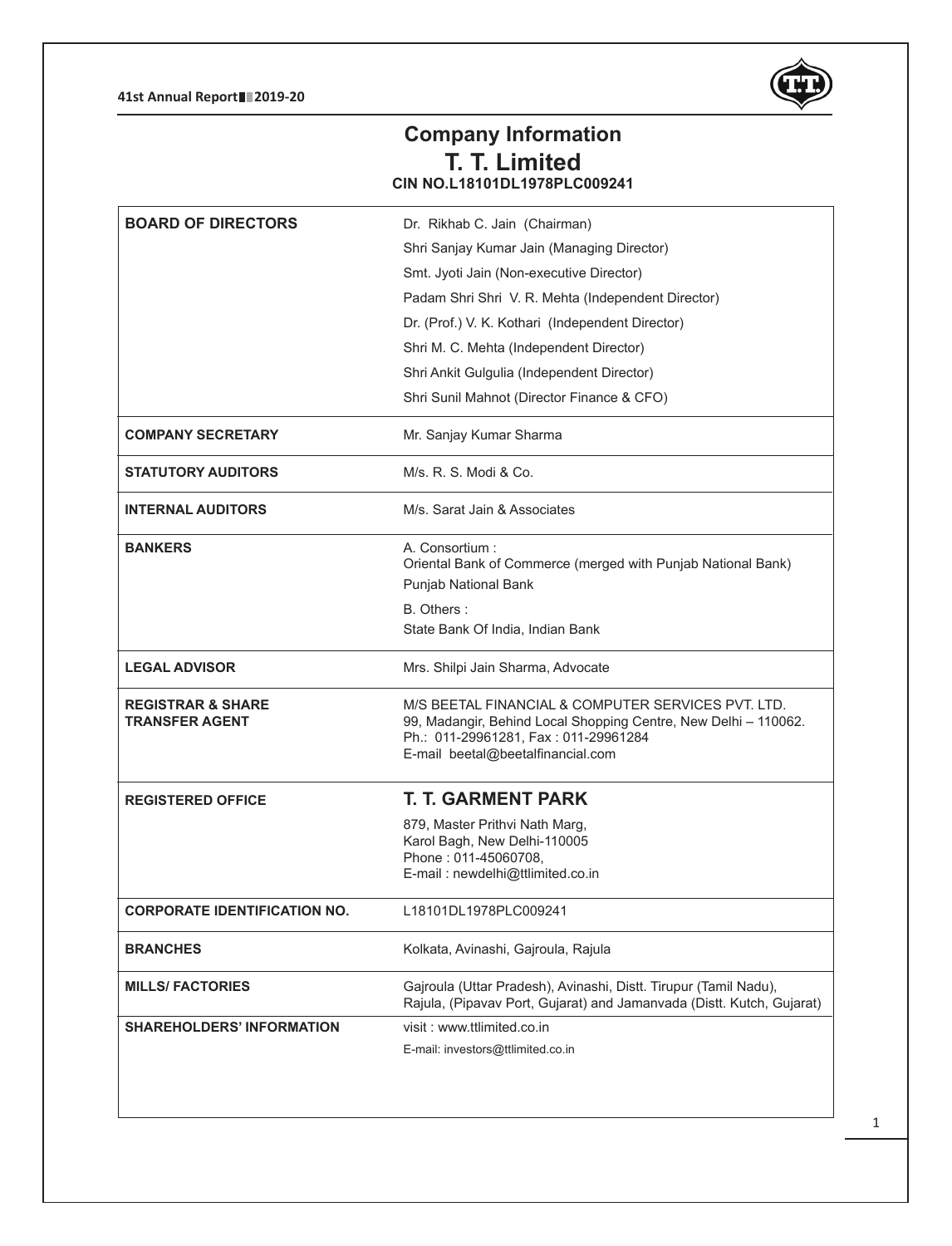

## **T T Limited**

**CIN : L18101DL1978PLC009241 879 Master Prithvi Nath Marg, Opp. Ajmal Khan Park**

**Karol Bagh, New Delhi 110005**

#### **Email : newdelhi@ttlimited.co.in Website : www.ttlimited.co.in**

**NOTICE** is hereby given that the 41<sup>st</sup> ANNUAL GENERAL MEETING of the Members of T T Limited. ("the Company") will be held on Wednesday, 29th July, 2020 at 11:00 a.m. through Video Conferencing (VC)/Other Audio Visual Means(OAVM) to transact the following business:-

#### **ORDINARY BUSINESS:-**

- 1. To receive, consider, approve and adopt the Audited Financial Statement of the Company for the year ended March 31, 2020 on that date together with Directors and Auditors Report thereon.
- 2. To consider reappointment of Sh. Sunil Mahnot (holding DIN 06819974) who retires by rotation and being eligible, offers himself for re-appointment.

#### **SPECIAL BUSINESS:-**

3. To approve the remuneration to the Cost Auditors

To consider and if thought fit, pass the following resolution as an **ORDINARY RESOLUTION:**

**"RESOLVED THAT** pursuant to the provisions of Section 148 and all other applicable provisions of the Companies Act, 2013 and the Companies (Audit and Auditors) Rules, 2014 (including any statutory modification (s) or reenactment thereof, for the time being in force). M/s K L Jai Singh & Co., Cost Auditor appointed by the Board of Directors of the Company for the financial year ending March 31, 2021, be paid the remuneration fixed at Rs. 50000/-(Rupees Fifty Thousand) for conducting cost audit for the financial year 2020-21 as approved by the Board of Directors of the Company, be and is hereby ratified.

**RESOLVED FURTHER THAT** the Board of Directors of the Company be and is hereby authorized to do all acts and take all such steps as may be necessary, proper or expedient to give effect to this resolution."

> **By Order of the Board of Directors** For **TT Limited**

 Sd/- **Sanjay Kumar Sharma** Place: New Delhi **Company Secretary**<br>
Date: 02.07.2020 (Membership No. F7311)

#### **Notes:-**

- 1. In view of the outbreak of the COVID-19 pandemic, social distancing norm to be followed and the continuing restriction on movement of persons at several places in the country and pursuant to General Circular Nos.14/2020, 17/2020 and 20/2020 dated 8th April 2020, 13th April 2020 and 5<sup>th</sup> May 2020, respectively, issued by the Ministry of Corporate Affairs ("MCA Circulars") and Circular No. SEBI/HO/CFD/CMD1/CIR /P/2020/79 dated 12th May 2020 issued by the Securities and Exchange Board of India ("SEBI Circular") and in compliance with the provisions of the Act and the SEBI (Listing Obligations and Disclosure Requirements) Regulations, 2015 ("Listing Regulations"), the 41<sup>st</sup> AGM of the Company is being conducted through VC/OAVM Facility, which does not require physical presence of Members at a common venue. The deemed venue for the 41st AGM shall be the Registered Office of the Company.
- 2. In compliance with the aforesaid MCA Circulars and SEBI Circular, the Notice of the 41<sup>st</sup> AGM and other documents are being sent only through electronic mode to those Members whose email addresses are registered with the Company/ Depositories.

Therefore, those Members, whose email address is not registered with the Company or with their respective Depository Participant/s, and who wish to receive the Notice of the 41<sup>st</sup> AGM and the Annual Report for the year 2019-20 and all other communication sent by the Company, from time to time, can get their email address registered by following the steps as given below:-

a. For Members holding shares in physical form, please send scan copy of a signed request letter mentioning your folio number, complete address, email address to be registered along with scanned self- attested copy of the PAN and any document (such as Driving License, Passport, Bank Statement, AADHAR) supporting the registered address of the Member, by email to the Company at: investors@ttlimited.co.in

b. For the Members holding shares in demat form, please update your email address through your respective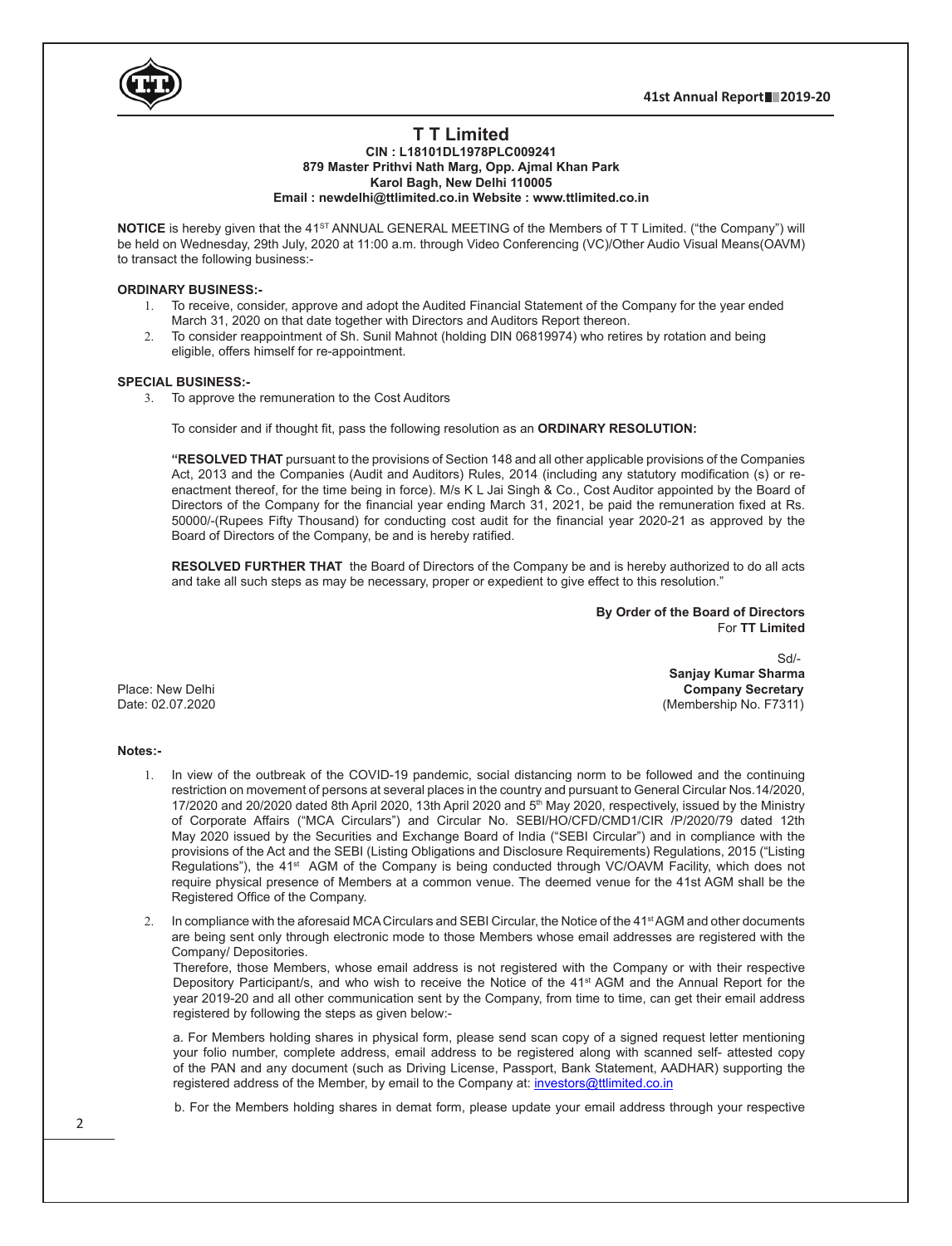#### **41st Annual Report 2019-20**



Depository Participant/s.

- 3. The Explanatory Statement setting out the material facts pursuant to Section 102 of the Companies Act, 2013 (''the Act''), in respect of the Special Business under Item no. 3 set above and the details as required under Regulation 36 of the SEBI (Listing Obligations and Disclosure Requirements) Regulations, 2015 ('SEBI Listing Regulations') and Secretarial Standard on General Meeting (SS-2) in respect of the Directors seeking appointment/ re-appointment at this Annual General Meeting is annexed hereto.
- 4. The requirement to place the matter relating to the appointment of Auditors for ratification by Members at every Annual General Meeting has been done away with vide notification dated 7th May, 2018 issued by the Ministry of Corporate Affairs. Accordingly, no resolution is proposed for ratification of appointment of Auditors, who were appointed from the conclusion of the 38th Annual General Meeting held on 13th September, 2017.
- 5. Since this AGM is being held pursuant to the MCA circulars through VC/OAVM, physical attendance of Members has been dispensed with and there is no provision for the appointment of proxies. Accordingly, the facility for appointment of proxies by the Members under Section 105 of the Act will not be available for the 41<sup>st</sup> AGM and hence the Proxy Form and Attendance Slip are not annexed to this Notice.
- 6. Participation of Members through VC /OAVM will be reckoned for the purpose of quorum for the AGM as per section 103 of the Companies Act, 2013 ("the Act").
- 7. Members of the Company under the category of Institutional Investors are encouraged to attend and vote at the AGM through VC. Corporate Members intending to authorize their representatives to participate and vote at the meeting are requested to email a certified copy of the Board resolution / authorization letter to the Company at investors@ttlimited. co.in or upload on the VC portal /e-voting portal.
- 8. In case of joint holders attending the Meeting, only such joint holder who is higher in the order of names will be entitled to vote.
- 9. Members may also note that the Notice of this Annual General Meeting and the Annual Report for the year 2019- 20 will also be available on the Company's website www. ttlimited.co.in for their download. The same shall also be available on the website of the Stock Exchanges i.e. BSE Limited and National Stock Exchange of India Limited at www.bseindia.com and www.nseindia.com respectively, and on the website of CDSL https:// www.evotingindia.com. Members may also note that pursuant to Sections 101 and 136 of the Act read with the Rules framed there under, the Notice calling the 41<sup>st</sup> AGM along with the Annual Report for Financial Year 2019-20 is been sent by electronic mode to those Members whose E-mail addresses are registered with the DPs or the Company/Beetal, unless the Members have requested for a physical copy of the same.
- 10. The Register of Directors' and Key Managerial Personnel and their shareholding maintained under Section 170 of the Companies Act, 2013, the Register of Contracts or Arrangements in which the Directors are interested under Section 189 of the Companies Act, 2013 will be available electronically for inspection by the Members on the website of the Company at https://www.ttlimited.co.in/investors/ shareholders-information/annual-general-meeting/ during the time of AGM.
- 11. Members desiring any information relating to the accounts or any other matter to be placed at the AGM, are requested to write to the Company on or before 25<sup>th</sup> July, 2020 through email at *investors@ttlimited.co.in.*
- 12. **Green Initiative:** To support the Green Initiative, members who have not registered their e-mail address are requested to register their e-mail address for receiving all communication including Annual Report, Notices, Circulars etc. from the Company electronically.
- 13. **Nomination:** Pursuant to Section 72 of the Companies Act, 2013, Members holding shares in physical form are advised to file nomination in the prescribed Form SH-13 with the Company's share transfer agent. In respect of shares held in electronic/ demat form, the Members may please contact their respective depository participant.
- 14. **Submission of PAN:** Shareholders are requested to note that furnishing of Permanent Account Number (PAN) is now mandatory in the following cases:
	- a) Transferees' and Transferors' PAN Cards for transfer of shares,
	- b) Legal Heirs'/Nominees' PAN Card for transmission of shares,
	- c) Surviving joint holders' PAN Cards for deletion of name of deceased Shareholder, and
	- d) Joint Holders' PAN Cards for transposition of shares.
- 16. **Bank Account Details:** Regulation 12 and Schedule I of SEBI Listing Regulation requires all companies to use the facilities of electronic clearing services for payment of dividend. In compliance with these regulations, payment of dividend will be made only by electronic mode directly into the bank account of Members and no dividend warrants or demand drafts will be issued without bank particulars.
- 17. **Share Transfer permitted only in Demat:** As per Regulation 40 of the Listing Regulations, securities of listed companies can be transferred only in dematerialized form with effect from 1<sup>st</sup> April, 2019. In view of the above and to avail the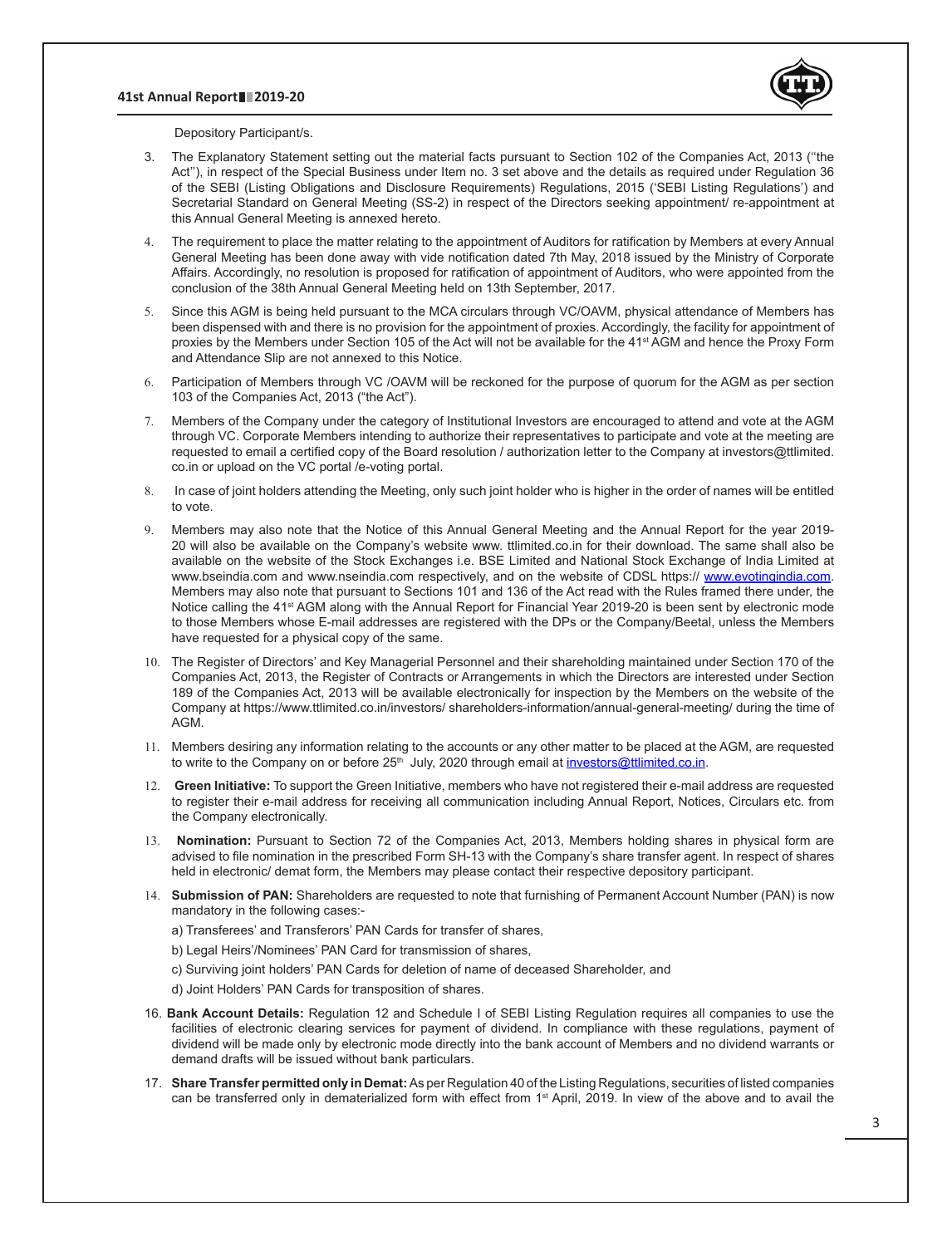

benefits of dematerialisation and ease portfolio management, Members are requested to consider dematerialisation of shares held by them in physical form.

18. **Shareholders' Communication:** Members are requested to send all communications relating to shares and unclaimed dividends, change of address, bank details, email address etc. to the Registrar and Share Transfer Agents at the following address:

#### **Beetal Financial & Computer Services Pvt. Ltd.**

Address: 99, Madangir, Behind Local Shopping Centre, New Delhi – 110062 Contact No: Tel- 011-29961281 Fax: 011-29961284 Email: beetal@beetalfinancial.com

If the shares are held in electronic form, then change of address and change in the Bank Accounts etc. should be furnished to their respective Depository Participants (DPs).

19. **Unclaimed/Unpaid Dividend :** Pursuant to Section 124 of the Companies Act, 2013, the unpaid dividends that are due to transfer to the Investor Education and Protection Fund (IEPF) are as follows:

| <b>Financial Year</b>                                | Date of Declaration |               | Tentative Date for transfer to IEPF |  |
|------------------------------------------------------|---------------------|---------------|-------------------------------------|--|
| Financial 2012-13                                    | 18.09.2013          | $30.09.2020*$ |                                     |  |
| Financial 2013-14                                    | 03.09.2014          | 08.09.2021    |                                     |  |
| Financial 2014-15                                    | 09.09.2015          | 14.09.2022    |                                     |  |
| Financial 2015-16                                    | 14.09.2016          | 19.09.2023    |                                     |  |
| * Due date extended by Ministry of Corporate affairs |                     |               |                                     |  |

Members who have not encashed their dividend warrants pertaining to the aforesaid years may approach the Company/ its Registrar, for obtaining payments thereof at least 30 days before they are due for transfer to the said fund.

Any member, who has not claimed final dividend in respect of the financial year ended 31st March, 2013 onwards is requested to approach the Company / the Registrar and Share Transfer Agents of the Company for claiming the same as early as possible but not later than 31st July, 2020 for final dividend of F.Y. 2012-13.

The Company has already sent reminders to all such members at their registered addresses for claiming the unpaid/ unclaimed dividend, which will be transferred to IEPF in the due course.

20. **Compulsory transfer of Equity Shares to Investor Education and Protection Fund (IEPF) Account:** Pursuant to Section 124 of the Companies Act 2013 read with the IEPF Authority (Accounting, Audit, Transfer and Refund) Rules, 2016, shares on which dividend remains unclaimed for seven consecutive years will be transferred to the IEPF.

Members may note that the dividend and shares transferred to the IEPF can be claimed back by the concerned shareholders from the IEPF Authority after complying with the procedure prescribed under the Investor Education and Protection Fund Authority (Accounting, Audit, Transfer and Refund) Rules, 2016. Information on the procedure to be followed for claiming the dividend /shares is available on the website of the company http://www.ttlimited.co.in

#### 21. **Voting:**

All persons whose names are recorded in the Register of Members or in the Register of Beneficial Owners maintained by the Depositories as on the cut-off date namely 22<sup>nd</sup> July, 2020 only shall be entitled to vote at the General Meeting by availing the facility of remote e-voting or by voting at the General Meeting.

#### I) **INSTRUCTIONS FOR SHAREHOLDERS FOR VOTING THROUGH ELECTRONIC MEANS PRIOR TO AGM**

- 1. Pursuant to the provisions of Section 108 of the Companies Act, 2013 read with Rule 20 of the Companies (Management and Administration) Rules, 2014 (as amended) and Regulation 44 of SEBI (Listing Obligations & Disclosure Requirements) Regulations 2015 (as amended), and MCA Circulars dated April 08, 2020, April 13, 2020 and May 05, 2020 the Company is providing facility of remote e-voting to its Members in respect of the business to be transacted at the AGM. For this purpose, the Company has entered into an agreement with Central Depository Services (India) Limited (CDSL) for facilitating voting through electronic means, as the authorized e-Voting's agency. The facility of casting votes by a member using remote e-voting as well as the e-voting system on the date of the AGM will be provided by CDSL.
- 2. The members who have cast their vote by remote e-voting prior to the AGM may also attend/participate in the AGM through VC/OAVM but shall not be entitled to cast their vote again.
- 3. The Company has appointed Mr. DMK & Associates, Practicing Company Secretary, to act as the Scrutiniser to scrutinise the voting during the AGM and remote e-voting process in a fair and transparent manner and he has given his consent for the same.
- 4. The Results shall be declared within 48 hours after the conclusion of the Annual General Meeting. The results declared along with the Scrutiniser's Report shall be placed on the Company's website www. ttlimited.co.in and on the website of CDSL www.evotingindia.com. The same shall also be communicated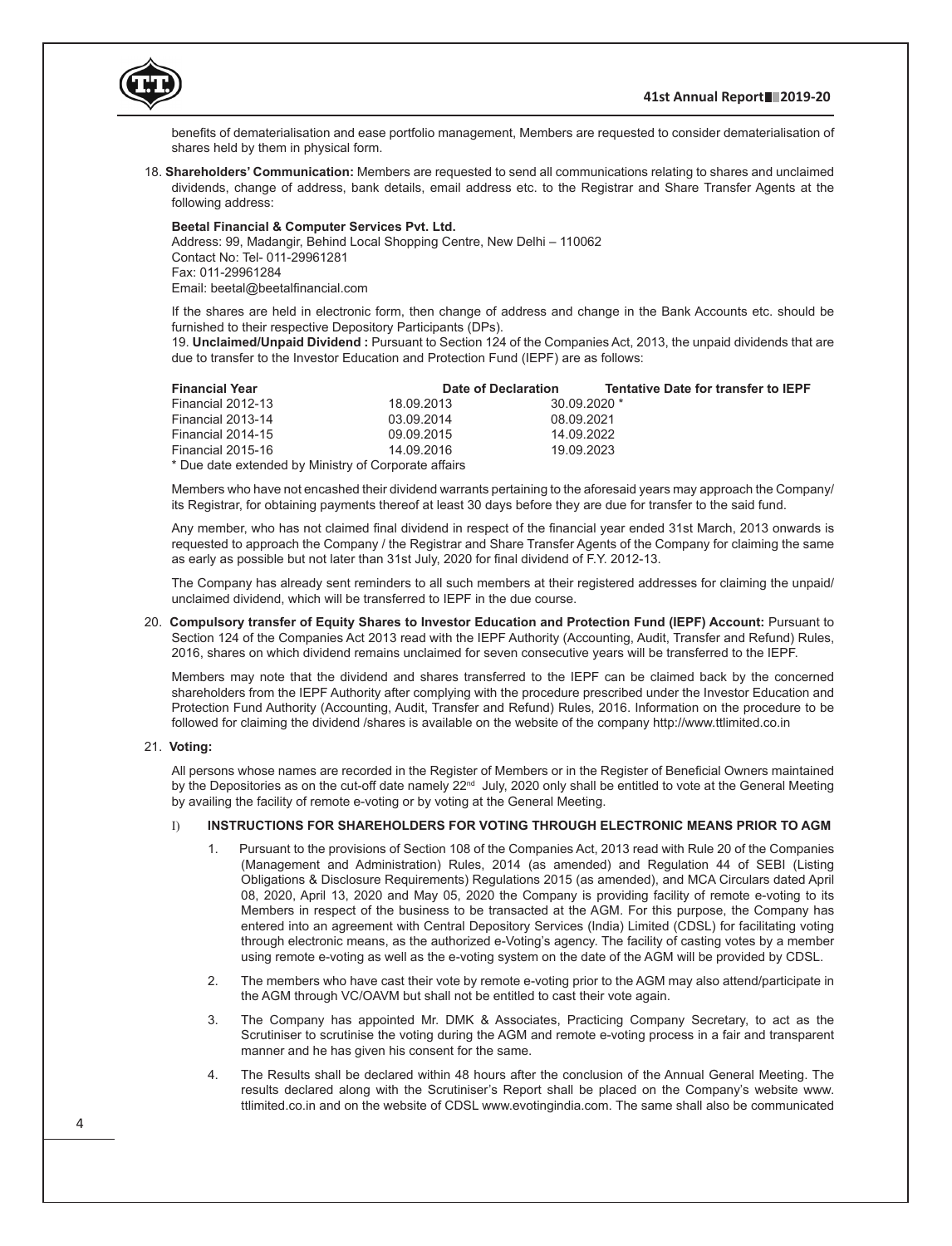

to BSE and NSE, where the shares of the Company are listed.

 5. Any person who becomes a Member of the Company after dispatch of the Notice of the meeting and holding shares as on the cut-off date i.e. 22<sup>nd</sup> July, 2020 may obtain the login details in the manner as mentioned below.

The instructions for shareholders voting electronically are as under:

- (i) The voting period begins on Saturday, 25th July, 2020 at 10:00 a.m. and ends on Tuesday, 28th July, 2020 at 5:00 p.m. During this period shareholders' of the Company, holding shares either in physical form or in dematerialized form, as on the cut-off date of 22<sup>nd</sup> July, 2020 may cast their vote electronically. The e-voting module shall be disabled by CDSL for voting thereafter.
- (ii) The shareholders should log on to the e-voting website www.evotingindia.com.
- (iii) Click on Shareholders/Member.
- (iv) Now Enter your User ID

 For CDSL: 16 digits beneficiary ID,

For NSDL: 8 Character DP ID followed by 8 Digits Client ID,

Members holding shares in Physical Form should enter Folio Number registered with the Company

- (v) Next enter the Image Verification as displayed and Click on Login
- (vi) If you are holding shares in demat form and had logged on to www.evotingindia.com and voted on an earlier voting of any company, then your existing password is to be used.
- (vii) If you are a first time user follow the steps given below:

|                                                                               | For Shareholders holding shares in Demat Form or Physical Form                                                                                                                                                                                                                                                                                                                  |
|-------------------------------------------------------------------------------|---------------------------------------------------------------------------------------------------------------------------------------------------------------------------------------------------------------------------------------------------------------------------------------------------------------------------------------------------------------------------------|
| <b>PAN</b>                                                                    | Enter your 10 digit alpha-numeric PAN issued by Income Tax Department (applicable for<br>both demat shareholders as well as physical shareholders).<br>Members who have not updated their PAN with Depository Participant or in the<br>company record are requested to use the sequence number which is printed on<br>Ballot Form / Attendance Slip indicated in the PAN Field. |
| <b>Dividend</b><br><b>Bank Details</b><br><b>OR</b><br>Date of Birth<br>(DOB) | Enter the Dividend Bank Details or Date of Birth (in dd/ mm/yyy format) as recorded in<br>your demat account or in the company records in order to login. If both the details are not<br>recorded with the depositorym or company please enter the member id / folio number in<br>the Dividend Bank details field as mentioned in instruction (iv).                             |

(viii) After entering these details appropriately, click on "SUBMIT" tab.

- (ix) Members holding shares in physical form will then directly reach the Company selection screen. However, members holding shares in demat form will now reach 'Password Creation' menu wherein they are required to mandatorily enter their login password in the new password field. Kindly note that this password is to be also used by the demat holders for voting for resolutions of any other company on which they are eligible to vote, provided that company opts for e-voting through CDSL platform. It is strongly recommended not to share your password with any other person and take utmost care to keep your password confidential.
- (x) For Members holding shares in physical form, the details can be used only for e-voting on the resolutions contained in this Notice.
- (xi) Click on the EVSN for the relevant <Company Name> on which you choose to vote.
- (xii) On the voting page, you will see "RESOLUTION DESCRIPTION" and against the same the option "YES/ NO" for voting. Select the option YES or NO as desired. The option YES implies that you assent to the Resolution and option NO implies that you dissent to the Resolution.
- (xiii) Click on the "RESOLUTIONS FILE LINK" if you wish to view the entire Resolution details.
- (xiv) After selecting the resolution you have decided to vote on, click on "SUBMIT". A confirmation box will be displayed. If you wish to confirm your vote, click on "OK", else to change your vote, click on "CANCEL" and accordingly modify your vote.
- (xv) Once you "CONFIRM" your vote on the resolution, you will not be allowed to modify your vote.
- (xvi) You can also take a print of the votes cast by clicking on "Click here to print" option on the Voting page.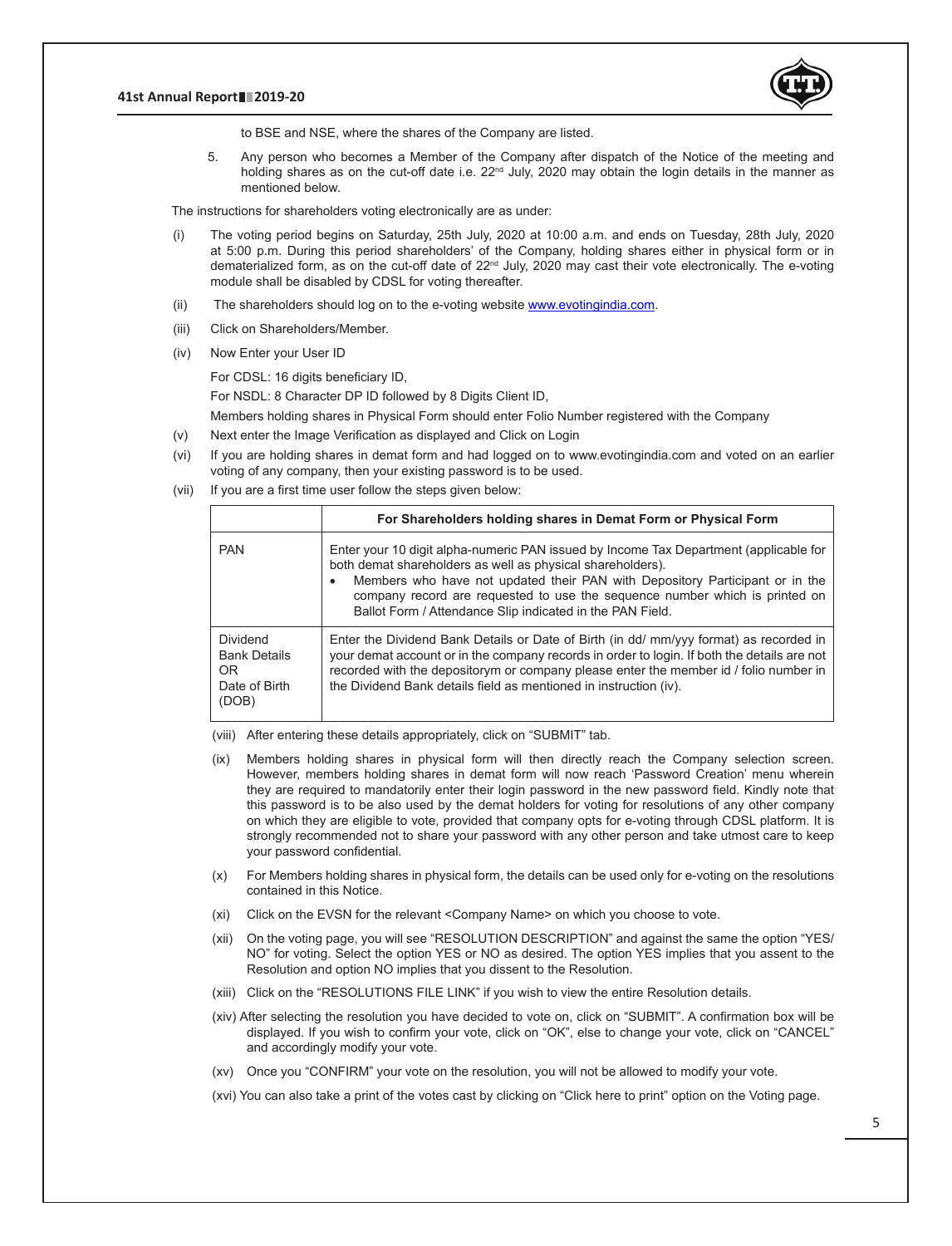

- (xvii) If a demat account holder has forgotten the login password then Enter the User ID and the image verification code and click on Forgot Password & enter the details as prompted by the system.
- (xviii) Shareholders can also cast their vote using CDSL's mobile app m-Voting available for android based mobiles. The m-Voting app can be downloaded from Google Play Store, Apple and Windows phone. Please follow the instructions as prompted by the mobile app while voting on your mobile.
- (xix) Note for Non Individual Shareholders and Custodians

 • Non-Individual shareholders (i.e. other than Individuals, HUF, NRI etc.) and custodian are required to log on to www.evotingindia.com and register themselves as Corporates.

• A scanned copy of the Registration Form bearing the stamp and sign of the entity should be emailed to helpdesk.evoting@cdslindia.com.

 • After receiving the login details a Compliance User should be created using the admin login and password. The Compliance User would be able to link the account(s) for which they wish to vote on.

• The list of accounts linked in the login should be mailed to helpdesk. evoting@cdslindia.com and on approval of the accounts they would be able to cast their vote.

• A scanned copy of the Board Resolution and Power of Attorney (POA) which they have issued in favour of the Custodian, if any, should be uploaded in PDF format in the system for the scrutinizer to verify the same.

 Alternatively Non Individual shareholders are required to send the relevant Board Resolution/ Authority letter etc. together with attested specimen signature of the duly authorized signatory who are authorized to vote, to the Scrutinizer and to the Company at the email address viz; investors@ttlimited.co,in, if they have voted from individual tab & not uploaded same in the CDSL e-voting system for the scrutinizer to verify the same.

 (xx) In case you have any queries or issues regarding e-voting, you may refer the Frequently Asked Questions ("FAQs") and e-voting manual available at www. evotingindia.com, under help section or write an email to helpdesk. evoting@ cdslindia.com.

 All grievances connected with the facility for voting by electronic means may be addressed to Mr. Rakesh Dalvi, Manager, (CDSL, ) Central Depository Services (India) Limited, A Wing, 25th Floor, Marathon Futurex, Mafatlal Mill Compounds, N M Joshi Marg, Lower Parel (East), Mumbai - 400013 or send an email to helpdesk.evoting@cdslindia.com or call 1800225533.

#### **II) INSTRUCTIONS FOR SHAREHOLDERS VOTING ELECTRONICALL Y DURING THE AGM ARE AS UNDER:-**

The procedure for e-Voting on the day of the AGM is same as the instructions mentioned above for Remote e-voting.

Only those shareholders, who are present in the AGM through VC/OAVM facility and have not casted their vote on the Resolutions through remote e-Voting and are otherwise not barred from doing so, shall be eligible to vote through e-Voting system available during the AGM.

If any Votes are cast by the shareholders through the e-voting available during the AGM and if the same shareholders have not participated in the meeting through VC/OAVM facility , then the votes cast by such shareholders shall be considered invalid as the facility of e-voting during the meeting is available only to the shareholders attending the meeting.

Shareholders who have voted through Remote e-Voting will be eligible to attend the AGM. However, they will not be eligible to vote at the AGM.

#### **22. INSTRUCTIONS FOR SHAREHOLDERS ATTENDING THE AGM THROUGH VC/OAVM ARE AS UNDER:**

Shareholder will be provided with a facility to attend the AGM through VC/OAVM through the CDSL e-Voting system.

 Shareholders may access the same at https://www.evotingindia.com under shareholders/members login by using the remote e-voting credentials. The link for VC/OAVM will be available in shareholder/members login where the EVSN of Company will be displayed. Click on live streaming appearing beside the EVSN.

 The Members can join the AGM in the VC/OAVM mode 30 minutes before the scheduled time of the commencement of the Meeting by following the procedure mentioned in the Notice. The facility of participation at the AGM through VC/OAVM will be made available to members on first come first served basis.

Shareholders are encouraged to join the Meeting through Laptops / IPads for better experience.

#### **System requirements for best VC experience :**

 **Internet connection** – broadband, wired or wireless (3G or 4G/LTE), with a speed of 5 Mbps or more Microphone and speakers – built-in or USB plug-in or wireless Bluetooth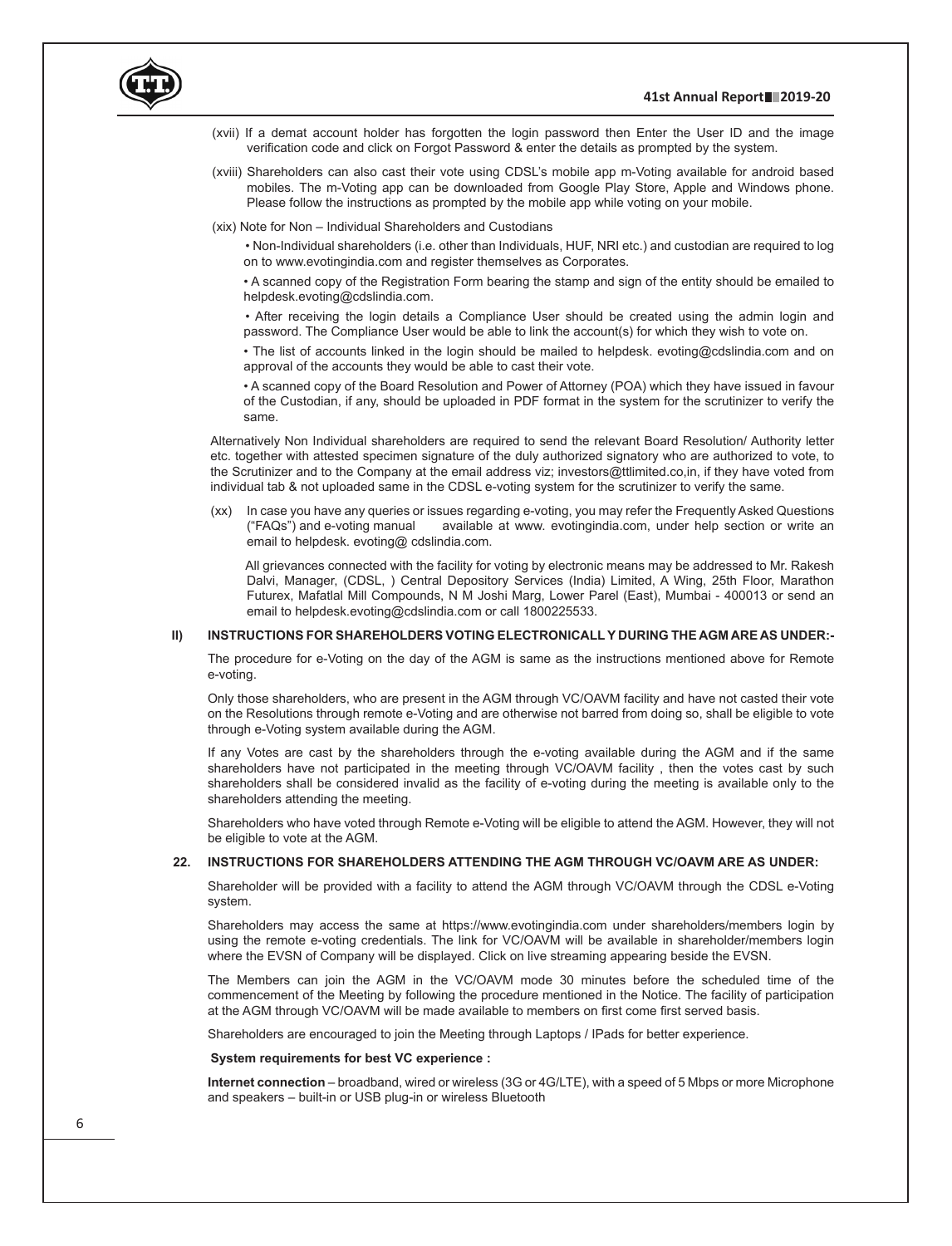

 **Browser :** Google Chrome : Version 72 or latest Mozilla Firefox: Version 72 or latest Microsoft Edge Chromium: Version 72 or latest Safari: Version 11 or latest Internet Explorer: Not Supported

Please note that Participants Connecting from Mobile Devices or Tablets or through Laptop connecting via Mobile Hotspot may experience Audio/Video loss due to Fluctuation in their respective network. It is therefore recommended to use Stable Wi-Fi or LAN Connection to mitigate any kind of aforesaid glitches.

Members can post questions through Q&A feature available in the VC. Members can exercise these options once the floor is open for shareholder queries.

- 23. Members who would like to express their views or ask questions during the AGM may register themselves as a speaker by sending their request from their registered email address mentioning their name, DP ID and Client ID/folio number, PAN, mobile number to investors@ttlimited.co.in from 14th July 2020 (9:00 a.m. IST) to 19th July , 2020 (5:00 p.m. IST).
- 24. Those Members who have registered themselves as a speaker will only be allowed to express their views/ask questions during the AGM. The Company reserves the right to restrict the number of speakers depending on the availability of time for the AGM.

#### **EXPLANATORY STATEMENT PURSUANT TO SECTION 102 OF THE COMPANIES ACT, 2013**

The following Explanatory Statement sets out all the material facts relating to the Item Nos. 3 of the accompanying Notice dated 02.07.2020.

#### **In respect of item No. 3**

In accordance with the provisions of Section 148 of the Companies Act, 2013 (the Act) and the Companies (Audit and Auditors) Rules, 2014 (the Rules), the Company is required to appoint a cost auditor to audit the cost records of the Company.

On the recommendation of the Audit Committee, the Board of Directors of the Company has approved the appointment of M/s. K L Jai Singh & Co., Cost Accountants as the Cost Auditor of the Company for the financial year 2020- 21 at a remuneration of Rs. 50,000/-(Rupees Fifty Thousand) per annum plus reimbursement of all out of pocket expenses incurred, if any, in connection with the cost audit. The remuneration of the cost auditor is required to be ratified subsequently by the Members, in accordance with the provisions of the Act and Rule 14 of the Rules.

Accordingly, the Board recommends the Ordinary Resolution at item no. 3 of this Notice for the approval of the Members.

None of the Directors, Key Managerial Personnel and their relatives are concerned or interested in the Resolution at Item No. 3 of the Notice.

> **By Order of the Board of Directors** For **TT Limited**

Sd/- **Sanjay Kumar Sharma** Place: New Delhi **Company Secretary**<br>
Date: 02.07.2020 **Company Secretary**<br>
Company Secretary (Membership No. F7311) (Membership No. F7311)